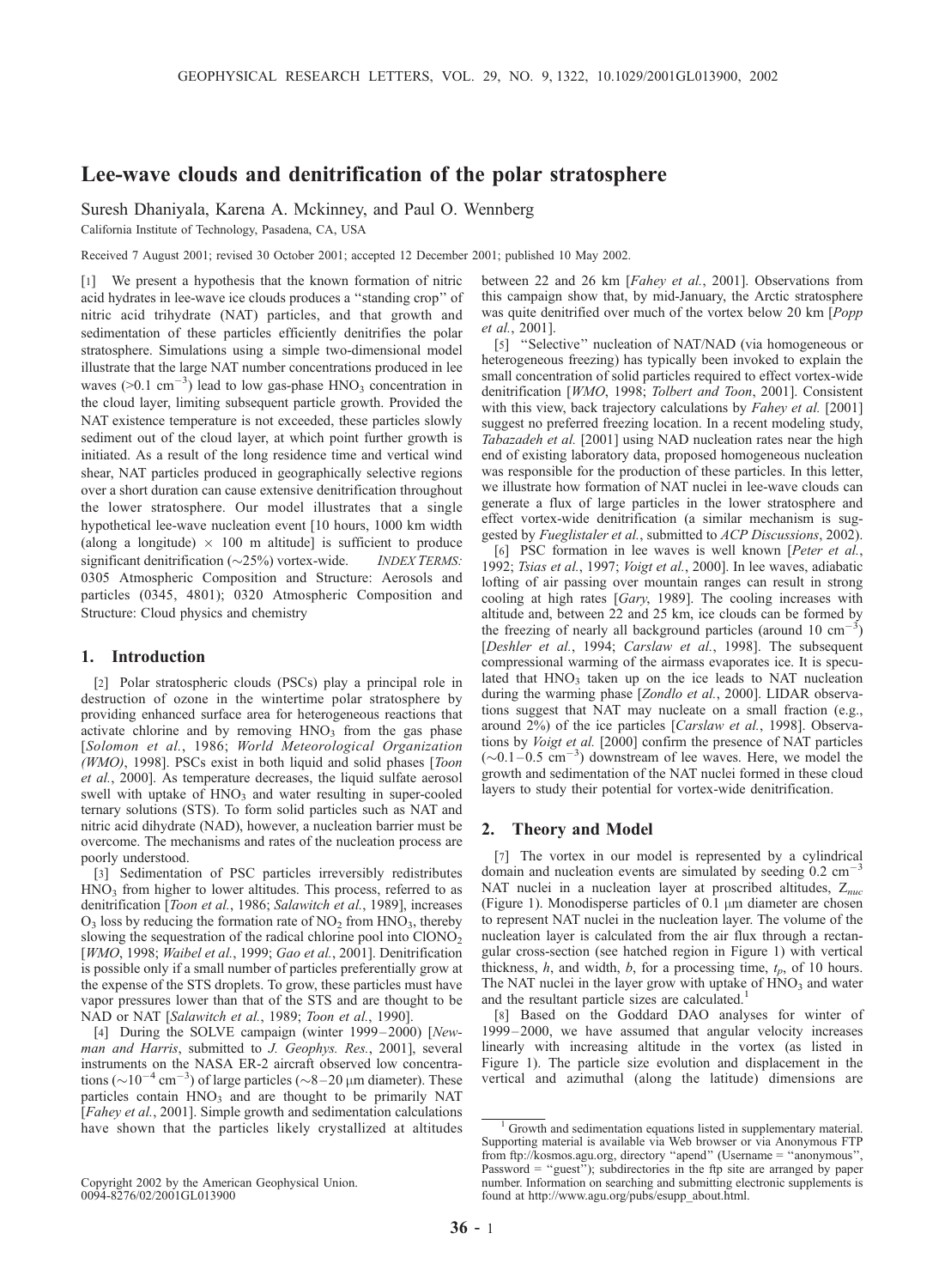

Figure 1. Schematic diagram of the domain used to simulate the polar vortex region (expressions for angular velocity and nucleation volume are also listed). Particles are seeded in a nucleation layer at  $Z_{nuc}$  and tracked as they sediment to  $Z_{bot}$ . Angular velocity is chosen such that a  $2\pi$  revolution takes 5 days at 24 km altitude and 10 days at 20 km altitude.

tracked by solving the growth and sedimentation equations.<sup>1</sup> As processes affecting radial motion within the vortex have been neglected, calculations are restricted to two-dimensions.

[9] NAT particle growth is dependent on ambient gas-phase  $HNO<sub>3</sub>$  concentrations, which in our model are influenced by the presence of the STS droplets [Carslaw et al., 1995]. In the absence of freezing, the STS droplets dominate the aerosol surface area throughout the lower stratosphere. These droplets exist over the entire temperature continuum but significant  $HNO<sub>3</sub>$  (and  $H<sub>2</sub>O$ ) uptake occurs only at temperatures  $\leq 193$  K. For the STS surface area ( $\geq$ 0.5  $\mu$ m<sup>2</sup> cm<sup>-3</sup>), equilibrium between the gas and condensed phases will occur in a few hours. At equilibrium, the  $HNO<sub>3</sub>$  content of the STS is dependent on the total amount of  $HNO<sub>3</sub>$  in the gas and liquid (but not solid) phases. In our model, changes to gasphase HNO<sub>3</sub> due to growth or evaporation of NAT results in adjustments of the STS composition to maintain this equilibrium.

## 3. Simulation Results

[10] Simulations were performed for a range of nucleation layer properties as listed in Figure 1. The initial  $HNO<sub>3</sub>$  (combined vapor and condensed phase) profile was set to a constant value of 13 ppb at higher altitudes (19.5 – 25 km), linearly decreasing to 4.5 ppb at 13 km, A constant temperature (191 K, except as noted in Figure 3)



Figure 2. Size evolution and sedimentation of particles originating at varying heights in a 100 m nucleation layer. Model parameters used are as shown in Figure 1 ( $Z_{nuc}$  = 23.5 km).



Figure 3. Initial gas-phase and total  $HNO<sub>3</sub>$  as a function of ambient temperature. The quantities plotted are: (1) Vortexaveraged total  $HNO<sub>3</sub>$  mixing ratios at start (black line) and end (colored solid lines) of simulations; (2) gas-phase  $HNO<sub>3</sub>$  mixing ratios (corresponding to STS vapor pressure) at start of simulations (dashed lines). The temperatures are assumed constant (189, 191 or 193 K) at altitudes above 19.5 km and linearly increasing to 210 at 13 km. The other model parameters are as shown in Figure 1  $(Z_{nuc} = 23.5$  km).

is assumed between 19.5 and 25 km altitudes, linearly increasing to 210 K at 13 km, broadly consistent with remote observations obtained from the NASA ER-2 and DC-8 aircraft (M.J. Mahoney, per. comm.). A constant mixing ratio of  $H_2O$  (5 ppm) and  $H_2SO_4$ (0.5 ppb) is assumed at all altitudes.

[11] Evolution over time of the particle size and vertical displacement is plotted in Figure 2. In the nucleation layer, particles grow in  $\sim$ 3 hours to  $\sim$ 2  $\mu$ m diameter before the gasphase  $HNO<sub>3</sub>$  concentrations in the layer reach the NAT vapor pressure. The particles experience no further growth in the nucleation layer and sediment slowly ( $\sim$ 80 m/day). Particles originating from the lower altitudes of the nucleation layer sediment to the region of higher  $HNO<sub>3</sub>$  concentrations in a short time and then experience rapid growth. The particles formed at higher altitudes within the layer remain near the nucleation altitude for many days as they fall slowly, without experiencing significant growth, through the air denitrified by the earlier sedimenting particles. One implication of this result is that, because particles nucleated at a single location are advected around the vortex for a number of days before they sediment significantly, simple back trajectory calculations that do not resolve the sub-mesoscale dynamics (e.g Fahey et al. [2001]) cannot be used to trace the origin of individual particles produced by this mechanism.

[12] In Figure 3, initial gas-phase  $HNO<sub>3</sub>$  profiles (dashed lines) are shown for three different temperature profiles. NAT particle growth rates are dependent on the gas-phase  $HNO<sub>3</sub>$  concentrations at equilibrium with the STS. This results in non-monotonic growth (and therefore denitrification) with temperature, with the peak growth rate at around 191 K at 50 mbar. At the coldest temperatures, gas-phase  $HNO<sub>3</sub>$  concentrations at lower altitudes (below  $\sim$ 21 km) are sufficiently small that the rapidly sedimenting particles are not efficient at removing  $HNO<sub>3</sub>$ . When temperatures warm above  $T_{NAT}$  [Hanson and Mauersberger, 1988] (at  $\sim$ 17 km altitude), the particles start to evaporate and release their  $HNO<sub>3</sub>$ .

[13] The simulation results show that sedimentation of NAT particles nucleated in a single geographic location results in a vortex-wide redistribution of  $HNO<sub>3</sub>$ . The slow fall rate out of the nucleation layer, coupled with vertical shear in the vortex, result in sedimentation of particles through different vortex airmasses, denitrifying an increasing volume of the vortex at lower altitudes. At and just below the nucleation layer (above  $\sim$ 22 km), the small net shear limits the loss of  $HNO<sub>3</sub>$  at all temperatures. While the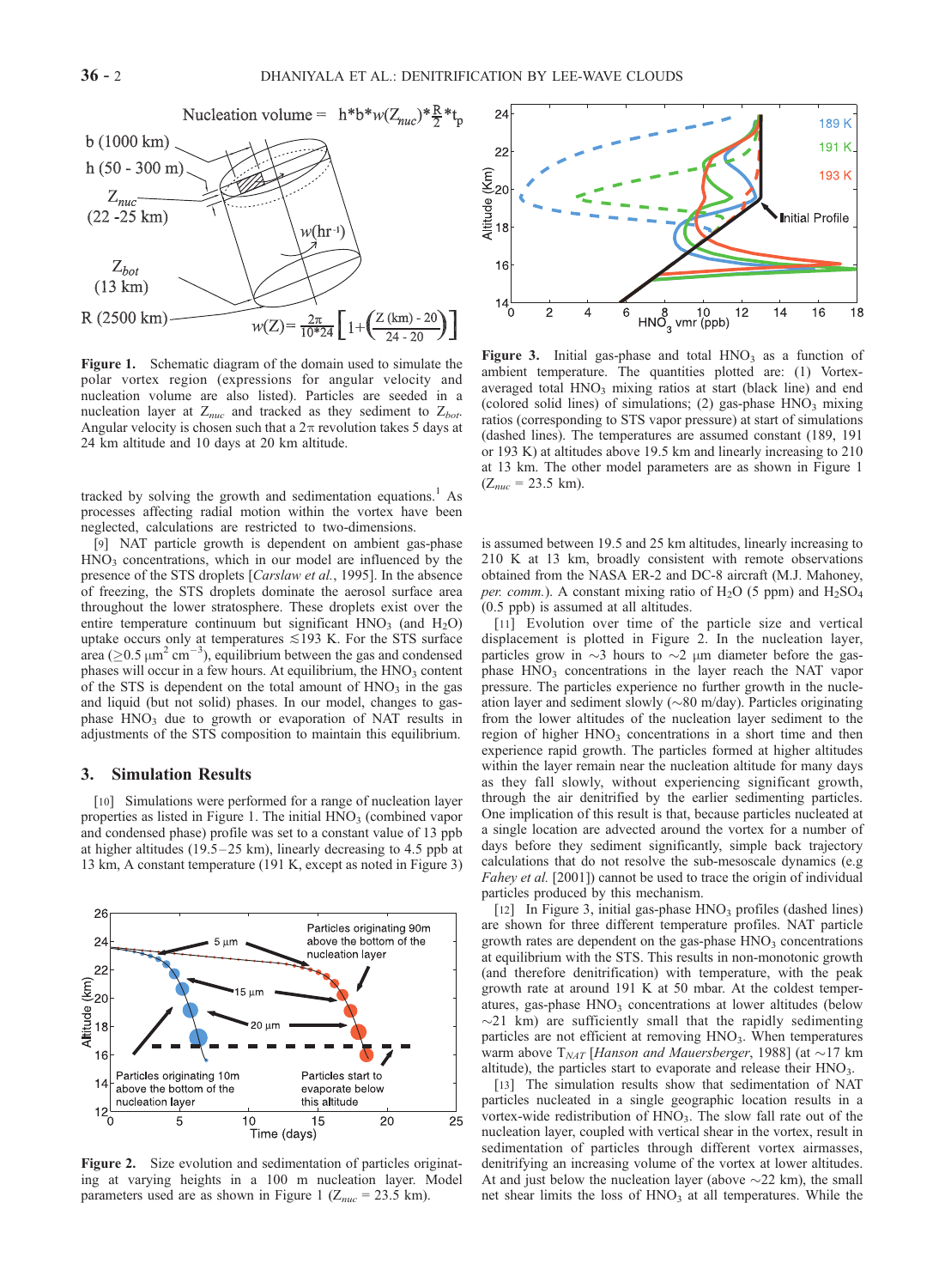

Figure 4. Vortex-averaged total  $HNO<sub>3</sub>$  profiles for repeated nucleation events. Each event culminates when all particles have evaporated or sedimented below 14 km. The denitrified vortexaveraged total  $HNO<sub>3</sub>$  profile obtained from one nucleation event is used as the input for the next event. A constant temperature of 191 K is assumed at altitudes above 19.5 km and linearly increasing to 210 at 13 km. The other model parameters used are as shown in Figure 1 ( $Z_{nuc}$  = 23.5 km).

shear causes particles from different altitudes in the nucleation layer to sediment through different vortex airmasses, there are no mechanisms in our model to disperse particles originating at a single altitude within the nucleation layer. At any time, therefore, particle flux at lower altitudes occurs only over a small range of azimuths  $(\sim 10\%)$ .

[14] The particle flux from a single lee-wave event [10 hours, 1000 km wide (along a longitude)  $\times$  100 m altitude] can result in up to  $\sim$ 25% denitrification vortex-wide. If vortex temperatures remain below  $T<sub>NAT</sub>$ , the simulation of this single thin lee-wavenucleation event produces a flux of large particles at 20 km that lasts longer than 3 weeks (Figure 2)!

[15] With repeated nucleation events, progressive denitrification occurs (Figure 4). Only a handful of such events can produce nearly complete, vortex-wide denitrification between 18 and 22 km. The assumed altitude and thickness of the nucleation layer also control the final distribution and degree of denitrification.<sup>3</sup> Particles originating at higher altitudes denitrify over a larger vertical extent. Thicker nucleation layers, with more NAT particles formed, cause a greater degree of denitrification per event.

#### 4. The Real Atmosphere

[16] Obviously the multi-dimensional nature of polar vortex denitrification is not represented in our simple model. The largest uncertainties are the spatial and temporal distribution of lee-wave clouds and the number of NAT nuclei formed. Sub-mesoscale temperature fields are required to determine these properties. In addition, wind and  $HNO<sub>3</sub>$  fields are needed to accurately simulate the subsequent fate of the nuclei and their role in denitrification. Nevertheless, it is useful to make broad comparisons of our simulation results with the relevant observations.

[17] A flux of large particles  $(10-20 \mu m)$  was observed at 20 km by the MASP, CIMS  $HNO<sub>3</sub>$ , and  $NO<sub>v</sub>$  instruments during the 1999 – 2000 SOLVE campaign. During this period, temperatures within the vortex were mostly at or below  $T<sub>NAT</sub>$  and lee-wave ice clouds were often seen (as illustrated in the cover photo of

GRL, August 1, 2001). The vortex-averaged particle fluxes, obtained by averaging the calculated particle flux from the CIMS HNO<sub>3</sub> measurements for flight times when  $T < T_{NAT}$ , between mid-January and early-February ranged from 0.5 to 1  $m^{-2}s^{-1}$ . Peak local flux values were sometimes an order of magnitude higher. The simulations described above produce particle fluxes consistent with these peak values. In addition, the simulated particle size distribution (not shown) is quite consistent with the observations [Fahey et al., 2001]. On the other hand, during early March many fewer large particles were observed (Northway et al., submitted to JGR (2001)). A minor warming occurred in mid-February and, in our simulations, this prevents the persistence of the lee-wave-generated particles. While synoptic-scale particle formation can result in vortex-wide denitrification in a relatively short period (few days) for a cold  $(T < T<sub>NAT</sub>)$  vortex, comparable vortex-wide denitrification by the lee-wave mechanism requires temperatures below  $T_{NAT}$  for a much longer duration (few weeks). If the lee-wave mechanism is correct and exclusive, the prediction is that denitrification would only be observed if cold vortex temperatures persist for several weeks.

[18] During SOLVE, particle flux at 20 km was observed over a vast spatial extent of the polar vortex. In our simulations, however, a single lee wave event produces particle flux only through a small vortex area at any instant of time. During the long residence time of particles in and near the nucleation layer (weeks), a significant portion of the vortex will experience ice lee-wave conditions if the synoptic scale temperatures are cold (e.g., Carslaw et al. [1999]). The formation of multiple nucleation layers by these clouds will produce a much more geographically and temporally uniform flux of large particles in the lower stratosphere (as observed during SOLVE) than is simulated for a single event.

[19] Finally, we note that it is possible that a similar process may effect dehydration below the tropical tropopause. For example, propagation of gravity waves to the tropopause may nucleate small ice particles [Jensen et al., 1996]. The subsequent growth of these particles as they sediment through super-saturated air below would result in the redistribution of water to lower altitudes. We suggest that this could result in a very low number density of large ice particles in super-saturated regions of the upper troposphere.

## 5. Conclusion

[20] Clearly, there may be several nucleation mechanisms at work in producing particles that denitrify the polar vortex. Leewave cloud nucleation, however, has been dismissed previously (e.g., Tabazadeh et al. [2000] and Tolbert and Toon [2001]) because the high number density of small particles formed in these events (and therefore small sedimentation velocity of the particles) was thought to be incapable of producing significant denitrification. As we illustrate here, however, the inhomogeneity in growth rate in and below the nucleation layer results in the temporal (and therefore geographic) redistribution of these particles. The lee-wave layer acts like a ''salt shaker'' at high altitude slowly circling the vortex producing a moving hailstorm in the lower stratosphere. This study suggests, therefore, that before concluding that unknown nucleation mechanisms are at work [Tolbert and Toon, 2001], a much more sophisticated analysis should be performed to test the null hypothesis, i.e. that the known heterogeneous nucleation of nitric acid hydrates in lee-waves could explain the observed denitrification and particle flux.

 $\frac{2 \text{ Details}}{2}$  Details of shear interaction with particle sedimentation is listed in

 $\beta$  Sensitivity test results included in supplementary material.